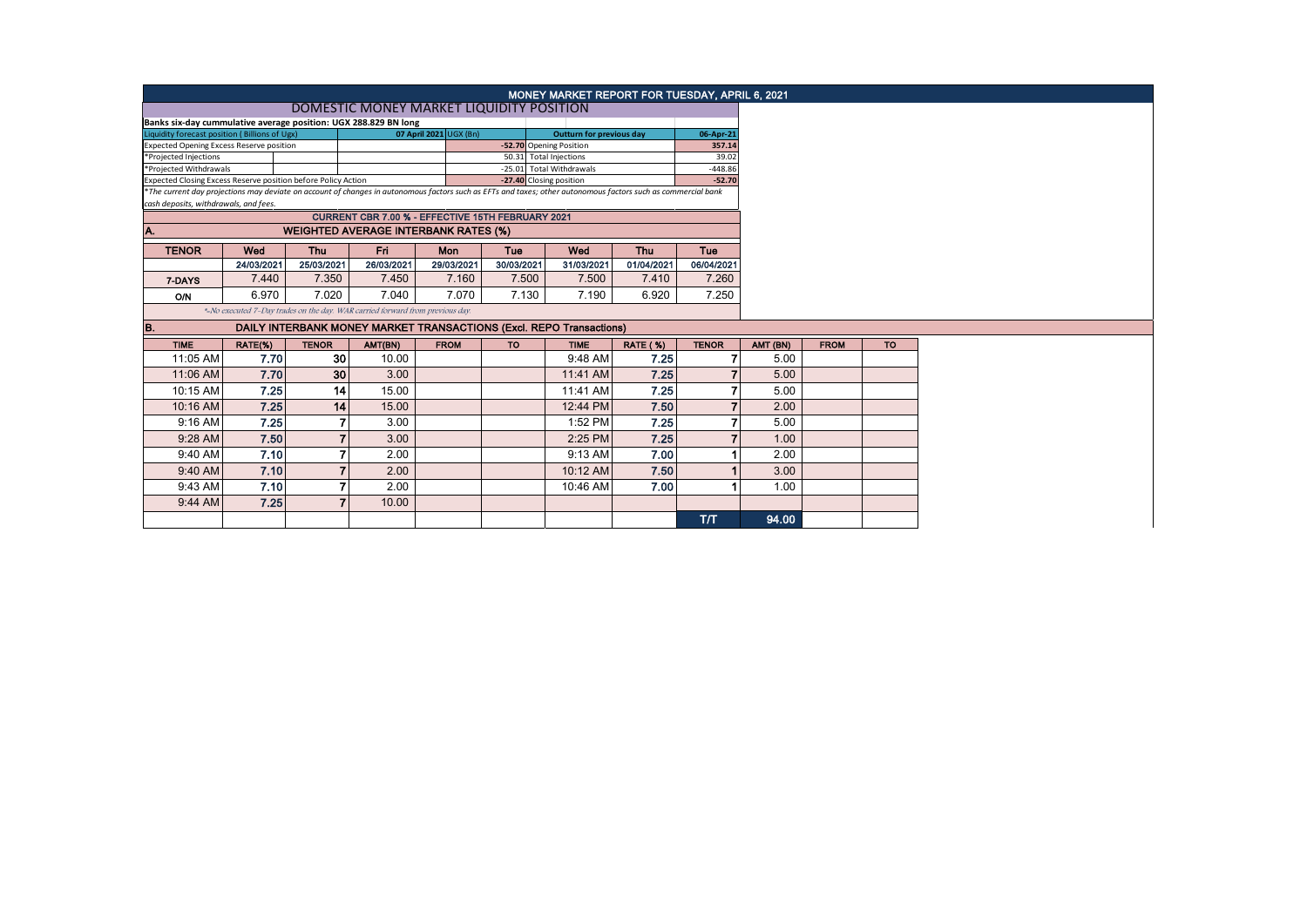| C.               |                                                                                      |             |                       | <b>CBR AND THE 7- DAY WAR INTERBANK RATES</b> |                          |                             |                                                |                     |                 |                                |            |
|------------------|--------------------------------------------------------------------------------------|-------------|-----------------------|-----------------------------------------------|--------------------------|-----------------------------|------------------------------------------------|---------------------|-----------------|--------------------------------|------------|
|                  |                                                                                      |             |                       |                                               |                          |                             |                                                |                     |                 |                                |            |
| 9.000            |                                                                                      |             |                       |                                               |                          |                             |                                                |                     |                 |                                |            |
| 8.000            |                                                                                      |             |                       |                                               |                          |                             |                                                |                     |                 |                                |            |
| 7.000            |                                                                                      |             |                       |                                               |                          |                             |                                                |                     |                 |                                |            |
| 6.000            |                                                                                      |             |                       |                                               |                          |                             |                                                |                     |                 |                                |            |
| 5.000            |                                                                                      |             |                       |                                               |                          |                             |                                                |                     |                 |                                |            |
| 4.000            |                                                                                      |             |                       |                                               |                          |                             |                                                |                     |                 |                                |            |
|                  | 19/03/2021                                                                           | 22/03/2021  | 23/03/2021            | 24/03/2021                                    | 25/03/2021               | 26/03/2021                  | 29/03/2021                                     | 30/03/2021          | 31/03/2021      | 01/04/2021                     | 06/04/2021 |
|                  |                                                                                      |             | -7-day WAR            | -CBR rate                                     |                          | -Upper bound                | -Lower bound                                   |                     | • Overnight WAR |                                |            |
| D.               | MONETARY POLICY OPERATIONS MATURITIES PROFILE: (08 APR 2021 - 20 MAY 2021)           |             |                       |                                               |                          |                             |                                                |                     |                 |                                |            |
| <b>DATE</b>      | <b>THUR</b>                                                                          | <b>THUR</b> | <b>THUR</b>           | <b>THUR</b>                                   | <b>THUR</b>              | <b>TOTAL</b>                |                                                |                     |                 |                                |            |
|                  | 08-Apr-21                                                                            | 15-Apr-21   | 22-Apr-21             | 29-Apr-21                                     | 20-May-21                |                             |                                                |                     |                 |                                |            |
| <b>REPO</b>      | 1,128.70                                                                             | $\sim$      | $\sim$                | $\sim$                                        | $\overline{\phantom{a}}$ | 1,128.70                    |                                                |                     |                 |                                |            |
| <b>REV REPO</b>  | $\sim$                                                                               | $\sim$      | $\sim$                | $\sim$                                        | $\sim$                   |                             |                                                |                     |                 |                                |            |
| <b>DEPO AUCT</b> |                                                                                      | 87.30       | 154.90                | 76.10                                         | 14.60                    | 332.90                      |                                                |                     |                 |                                |            |
| <b>TOTALS</b>    | 1.128.70                                                                             | 87.30       | 154.90                | 76.10                                         | 14.60                    | 1,461.60                    |                                                |                     |                 |                                |            |
|                  | Total O/S Deposit Auction balances held by BOU up to 27 MAY 2021: UGX 366 BN         |             |                       |                                               |                          |                             |                                                |                     |                 |                                |            |
|                  | Total O/S Repo, Reverse Repo & Deposit Auction balances held by BOU: UGX 1,494 BN    |             |                       |                                               |                          |                             |                                                |                     |                 |                                |            |
|                  | (Ei) STOCK OF TREASURY SECURITIES                                                    |             |                       |                                               | Eii)                     |                             | <b>MONETARY POLICY MARKET OPERATIONS</b>       |                     |                 |                                |            |
|                  | LAST TBIILS ISSUE DATE: 11-MAR-2021                                                  |             |                       |                                               |                          |                             | (VERTICAL REPOS, REV-REPOS & DEPOSIT AUCTIONS) |                     |                 |                                |            |
|                  | On-the-run O/S T-BILL STOCKs (Bns-UGX)<br>On-the-run O/S T-BONDSTOCKs(Bns-UGX)       |             | 6,016.13<br>18,583.56 | 07/04/2021<br>07/04/2021 REPO                 | OMO                      | <b>ISSUE DATE</b><br>02-Mar | <b>AMOUNT</b><br>252.00                        | <b>WAR</b><br>7.000 | <b>RANGE</b>    | <b>TENOR</b><br>$\overline{2}$ |            |
|                  | <b>TOTAL TBILL &amp; TBOND STOCK- UGX</b>                                            |             | 24,599.70             |                                               | <b>DAUT</b>              | 04-Mar                      | 32.04                                          | 7.305               |                 | 28                             |            |
| O/S=Outstanding  |                                                                                      |             |                       |                                               | <b>DAUT</b>              | 04-Mar                      | 58.42                                          | 7.585               |                 | 56                             |            |
| <b>MATURITY</b>  | TOTAL STOCK YTM (%)                                                                  |             | <b>CHANGE IN</b>      |                                               | <b>REPO</b>              | 04-Mar                      | 1,012.00                                       | 7.000               |                 | $\overline{7}$                 |            |
|                  | (BN UGX)                                                                             | AT CUT OFF* | YTM (+/-)             |                                               | <b>REPO</b>              | 05-Mar                      | 128.00                                         | 7.000               |                 | $\,6\,$                        |            |
| 91               | 67.19                                                                                | 6.990       | 0.000                 |                                               | <b>REPO</b>              | 11-Mar                      | 885.00                                         | 7.000               |                 | $\overline{7}$                 |            |
| 182              | 437.31                                                                               | 10.072      | $-0.228$              |                                               | <b>REPO</b>              | 15-Mar                      | 203.50                                         | 7.000               |                 | $\mathbf{3}$                   |            |
| 364              | 5,511.63                                                                             | 11.550      | $-0.297$              |                                               | <b>DAUT</b>              | 18-Mar                      | 25.06                                          | 7.330               |                 | 28                             |            |
| 2YR              | $\omega$                                                                             | 13.550      | $-1.700$              |                                               | <b>DAUT</b>              | 18-Mar                      | 11.96                                          | 7.558               |                 | 56                             |            |
| 3YR              | $\blacksquare$                                                                       | 13.977      | $-1.973$              |                                               | <b>REPO</b>              | 18-Mar                      | 550.00                                         | 7.000               |                 | $\overline{7}$                 |            |
| 5YR              | 1,871.05                                                                             | 16.500      | 1.600                 |                                               | <b>DAUT</b>              | 25-Mar                      | 45.05                                          | 7.306               |                 | 28                             |            |
| <b>10YR</b>      | 8,547.22                                                                             | 15.970      | $-0.030$              |                                               | <b>DAUT</b>              | 25-Mar                      | 14.43                                          | 7.541               |                 | 56                             |            |
| <b>15YR</b>      | 7,147.58                                                                             | 16.100      | $-0.400$              |                                               | <b>REPO</b>              | 25-Mar                      | 340.00                                         | 7.000               |                 | $\overline{\mathcal{I}}$       |            |
| <b>20YR</b>      | 1,017.70                                                                             | 16.990      | $-0.510$              |                                               | <b>REPO</b>              | 29-Mar                      | 561.50                                         | 7.000               |                 | $\ensuremath{\mathsf{3}}$      |            |
|                  | Cut OFF is the lowest price/ highest yield that satisfies the auction awarded amount |             |                       |                                               | <b>REPO</b>              | 30-Mar                      | 97.50                                          | 7.000               |                 | $\overline{2}$                 |            |
|                  |                                                                                      |             |                       |                                               | <b>REPO</b>              | 31-Mar                      | 248.50                                         | 7.000               |                 | $\mathbf{1}$                   |            |
|                  |                                                                                      |             |                       |                                               | <b>DAUT</b>              | 01-Apr                      | 16.90                                          | 7 3 3 3             |                 | 28                             |            |
|                  |                                                                                      |             |                       |                                               | <b>DAUT</b>              | 01-Apr                      | 20.86                                          | 7.536               |                 | 56                             |            |
|                  |                                                                                      |             |                       |                                               | <b>REPO</b>              | 01-Apr                      | 803.00                                         | 7.000               |                 | $\overline{7}$                 |            |
|                  |                                                                                      |             |                       |                                               | <b>REPO</b>              | 06-Apr                      | 324.50                                         | 7.000               |                 | $\overline{2}$                 |            |
|                  |                                                                                      |             |                       |                                               |                          | WAR-Weighted Average Rate   |                                                |                     |                 |                                |            |